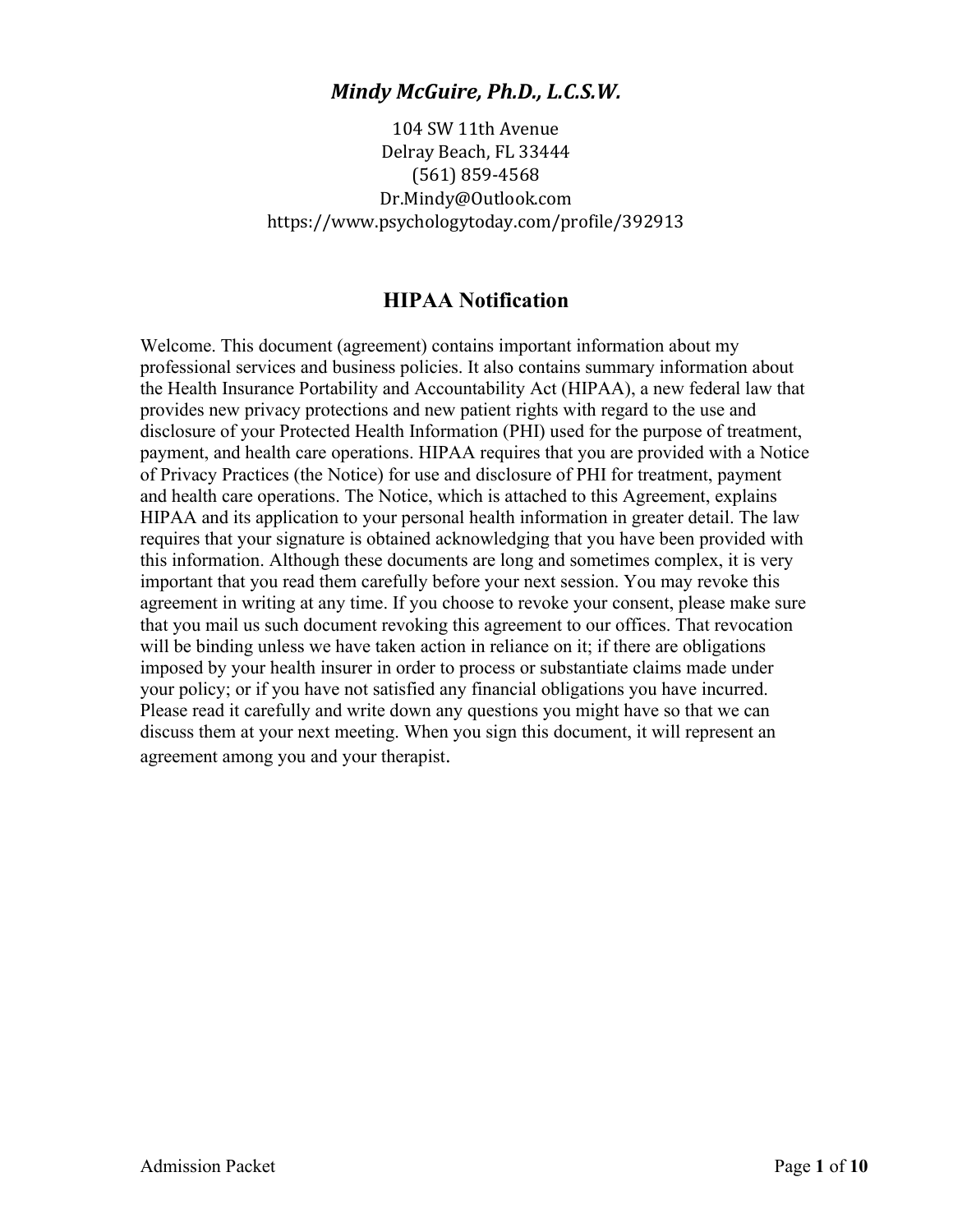104 SW 11th Avenue Delray Beach, FL 33444 (561) 859-4568 Dr.Mindy@Outlook.com https://www.psychologytoday.com/profile/392913

### **Psychotherapy Services Agreement**

Psychotherapy is not easily described in general statements. It varies depending on the personalities of the therapist and client, and the particular problems you bring forward. There are many different methods used to deal with the problems that you hope to address. Psychotherapy is not like a medical doctor visit. Instead, it calls for a very active effort on your part. In order for the therapy to be most successful, you will have to work on things discussed both during your sessions and at home.

Psychotherapy can have benefits and risks. Since therapy often involves discussing unpleasant aspects of your life, you may experience uncomfortable feelings like sadness, guilt, anger, frustration, loneliness, and helplessness. On the other hand, psychotherapy has also been shown to have benefits for people who go through it. Therapy often leads to better relationships, solutions to specific problems, and significant reductions in feelings of distress; however, there are no guarantees of what you will experience.

Your first few sessions will involve an evaluation of your needs. We reserve the right to assign a certain evaluator or therapist to you for your evaluation or continuing therapy. By the end of the evaluation, we will be able to offer you some first impressions of what your work will include and a treatment plan to follow if you decide to continue with therapy. You should evaluate this information along with your own opinions of whether you feel comfortable with working with your therapist. Therapy involves a large commitment of time, money, and energy, so you should be very careful about the therapist you select. If you have questions about procedures you should discuss them whenever they arise. We will be happy to help you set up a meeting with another mental health professional for a second opinion if your doubts persist,

Your signature below indicates that you have read the agreement and agree to abide by its terms during our professional relationship. Your signature below also indicates that you have received the HIPAA Notice form.

|  | <b>Signature of Client</b> |  | Date |  |
|--|----------------------------|--|------|--|
|--|----------------------------|--|------|--|

**Print Name**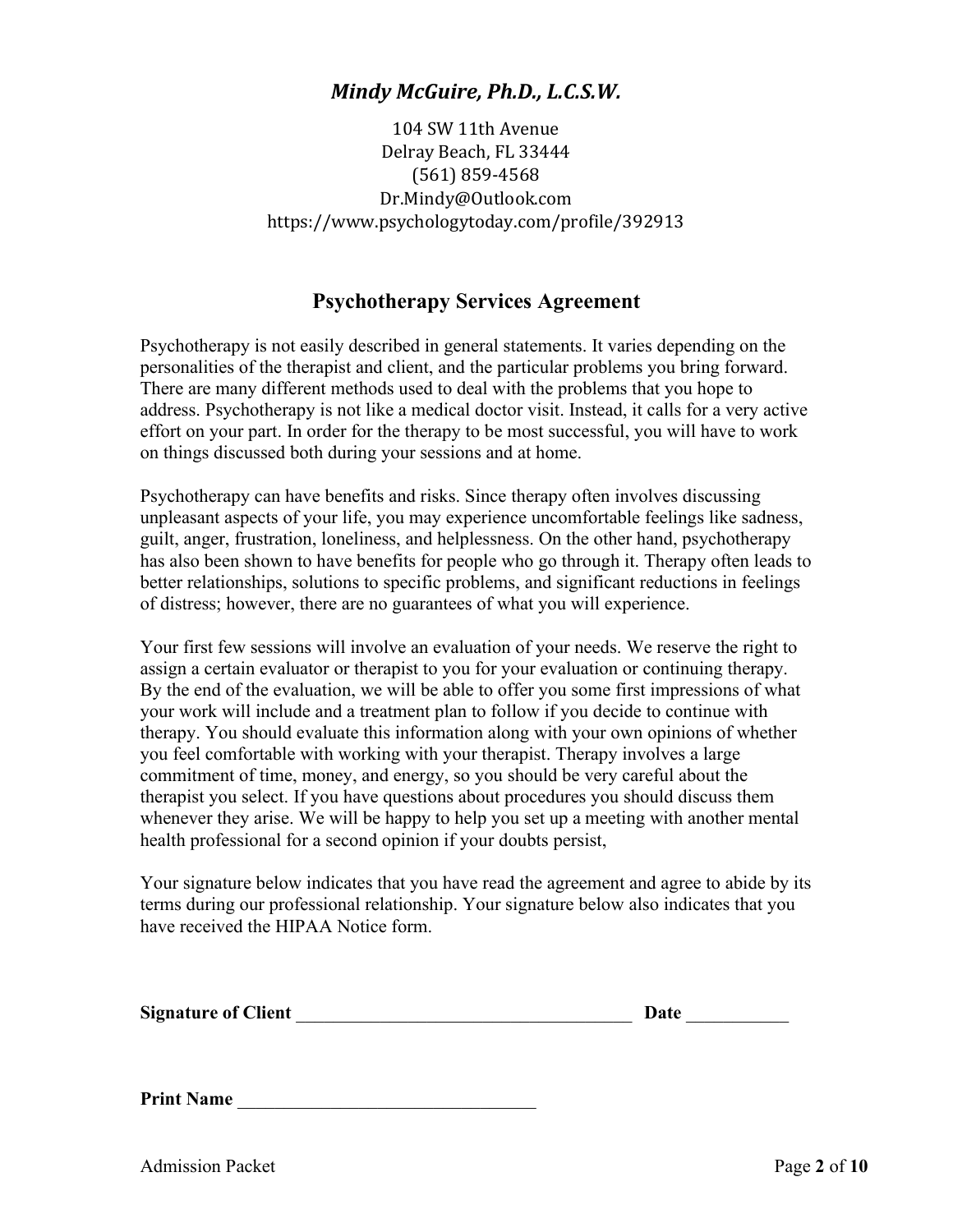### 104 SW 11th Avenue Delray Beach, FL 33444 (561) 859-4568 Dr.Mindy@Outlook.com https://www.psychologytoday.com/profile/392913

## **Client Registration**

|                                            | Is it acceptable to leave a voicemail message or text? (Circle one) Yes No                  |     |                |
|--------------------------------------------|---------------------------------------------------------------------------------------------|-----|----------------|
| Client or Parent/Guardian if a child/teen  |                                                                                             |     |                |
|                                            | Is it acceptable to correspond via email? (Circle one)                                      | Yes | N <sub>o</sub> |
| information not written above.             | If you are here as a couple or family, please provide please provide any additional contact |     |                |
|                                            |                                                                                             |     |                |
|                                            |                                                                                             |     |                |
|                                            | Is it acceptable to leave a voicemail message or text? (Circle one) Yes                     |     | N <sub>0</sub> |
| Patient or Parent/Guardian if a child/teen |                                                                                             |     |                |
|                                            | Is it acceptable to correspond via email? (Circle one)                                      | Yes | N <sub>0</sub> |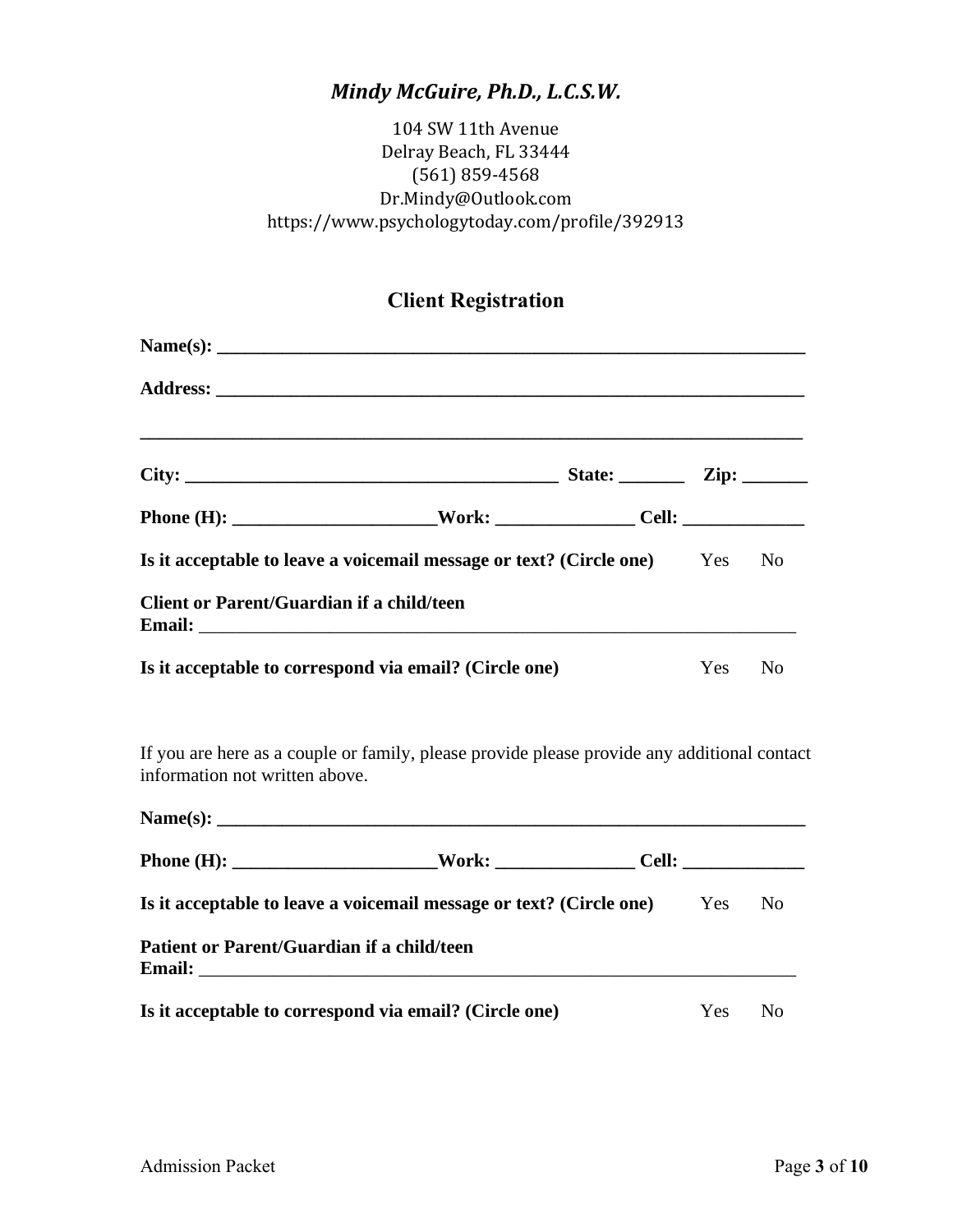104 SW 11th Avenue Delray Beach, FL 33444 (561) 859-4568 Dr.Mindy@Outlook.com https://www.psychologytoday.com/profile/392913

| If applicable, do you consent to permit Dr. McGuire to thank your referral source for<br>referring you to her. This communication will ONLY consist of a thank you: |  |
|---------------------------------------------------------------------------------------------------------------------------------------------------------------------|--|
| ______ Yes (if yes, please sign below) ________ No ________ Not applicable                                                                                          |  |
|                                                                                                                                                                     |  |
| Print Name                                                                                                                                                          |  |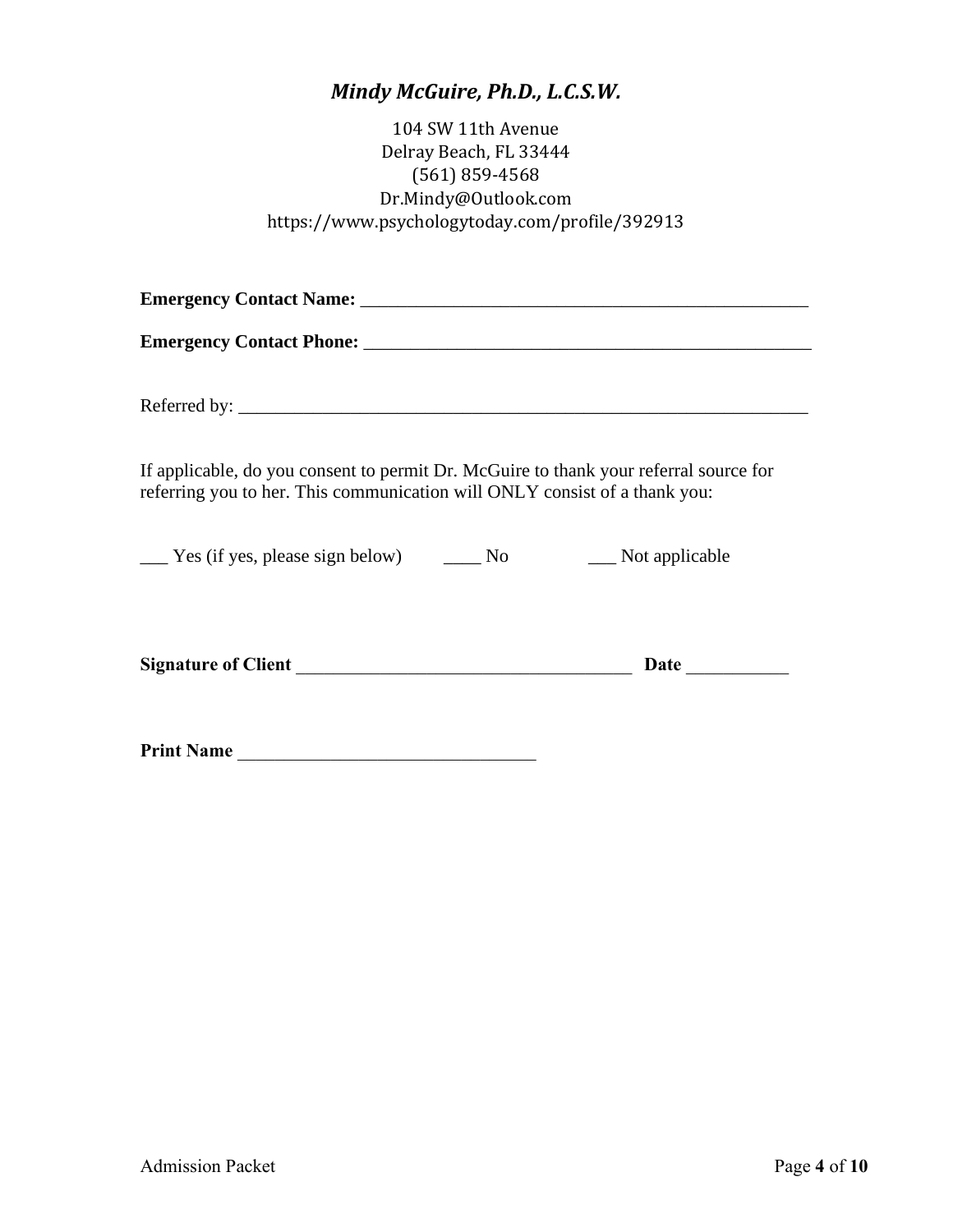104 SW 11th Avenue Delray Beach, FL 33444 (561) 859-4568 Dr.Mindy@Outlook.com https://www.psychologytoday.com/profile/392913

### **Appointment Cancellation Policy**

Appointments must be cancelled at least 24 hours in advance via text to (561) 859 – 4568, in order to avoid paying for the session. If an appointment is missed, you will be billed for the appointment time that was reserved. The first missed appointment will be waived.

I have read and agree to the terms of the Appointment Cancellation Policy as described above.

| <b>Signature of Client</b> | Date |  |
|----------------------------|------|--|
|                            |      |  |

**Print Name** \_\_\_\_\_\_\_\_\_\_\_\_\_\_\_\_\_\_\_\_\_\_\_\_\_\_\_\_\_\_\_\_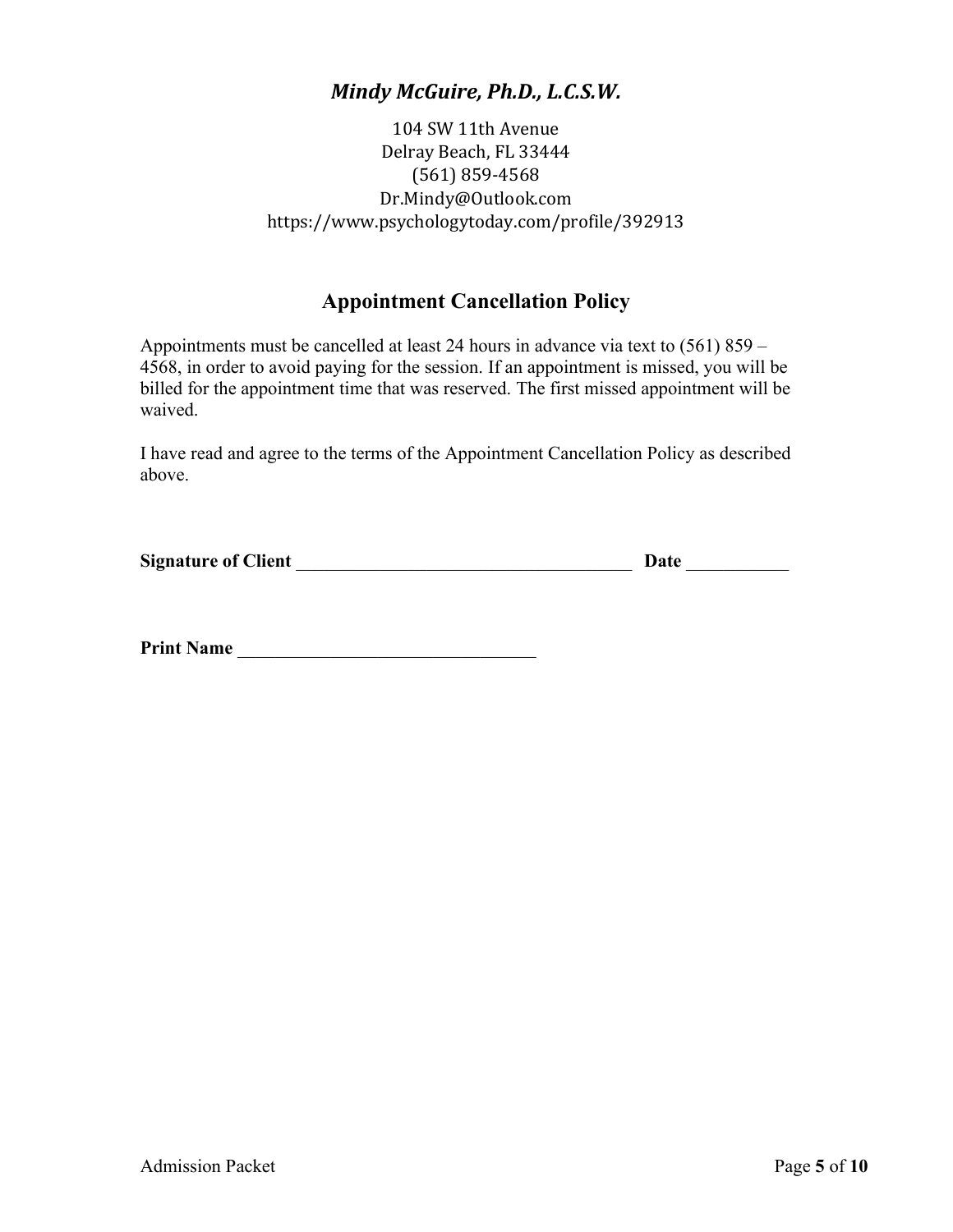104 SW 11th Avenue Delray Beach, FL 33444 (561) 859-4568 Dr.Mindy@Outlook.com https://www.psychologytoday.com/profile/392913

### **Office Policies and Procedures**

In order to simplify my office procedures and provide the most effective care, I am providing you with the following office guidelines.

#### **Appointments**

Barring rare emergencies, I will see you at the scheduled time. Initial evaluations are 60 minutes in length. All therapy sessions are typically 60 minutes long. The last 5 minutes of the session will be spent addressing any necessary paperwork, follow up or care management concerns, and to schedule the next session. If we contract for a "double" session, please note that this is an hour and a half. If you are late, the time will be lost from your appointment. If you cannot keep an appointment, please give me at least 24 hours notice, or you will be billed for the appointment. This may be waived in some situations such as inclement weather, illness, or emergencies. This therapist will recommend a frequency of treatment based on your specific needs. Optimal outcomes from treatment can only be achieved if you take responsibility in your care and are compliant with the therapist's recommendations. Repeated cancellations may result in you being discharged for noncompliance.

#### **Availability for Emergencies**

I do not have a formal emergency service, but I can be reached at (561) 859 – 4568. I check my texts throughout the day and less frequently during the evening and weekends. I will return calls as promptly as possible.

#### **Fees**

See attached fee schedule for fees associated with treatment. I am not a member of any HMO or PPO panels. If you are seeking reimbursement for fees paid for services from your insurance company, you are responsible for contacting the company to determine the extent of your coverage. I will prepare an invoice to be submitted to your insurance company and will make every attempt to facilitate insurance reimbursements. You are ultimately responsible for all expenses you incur. Fees are due at the time of the session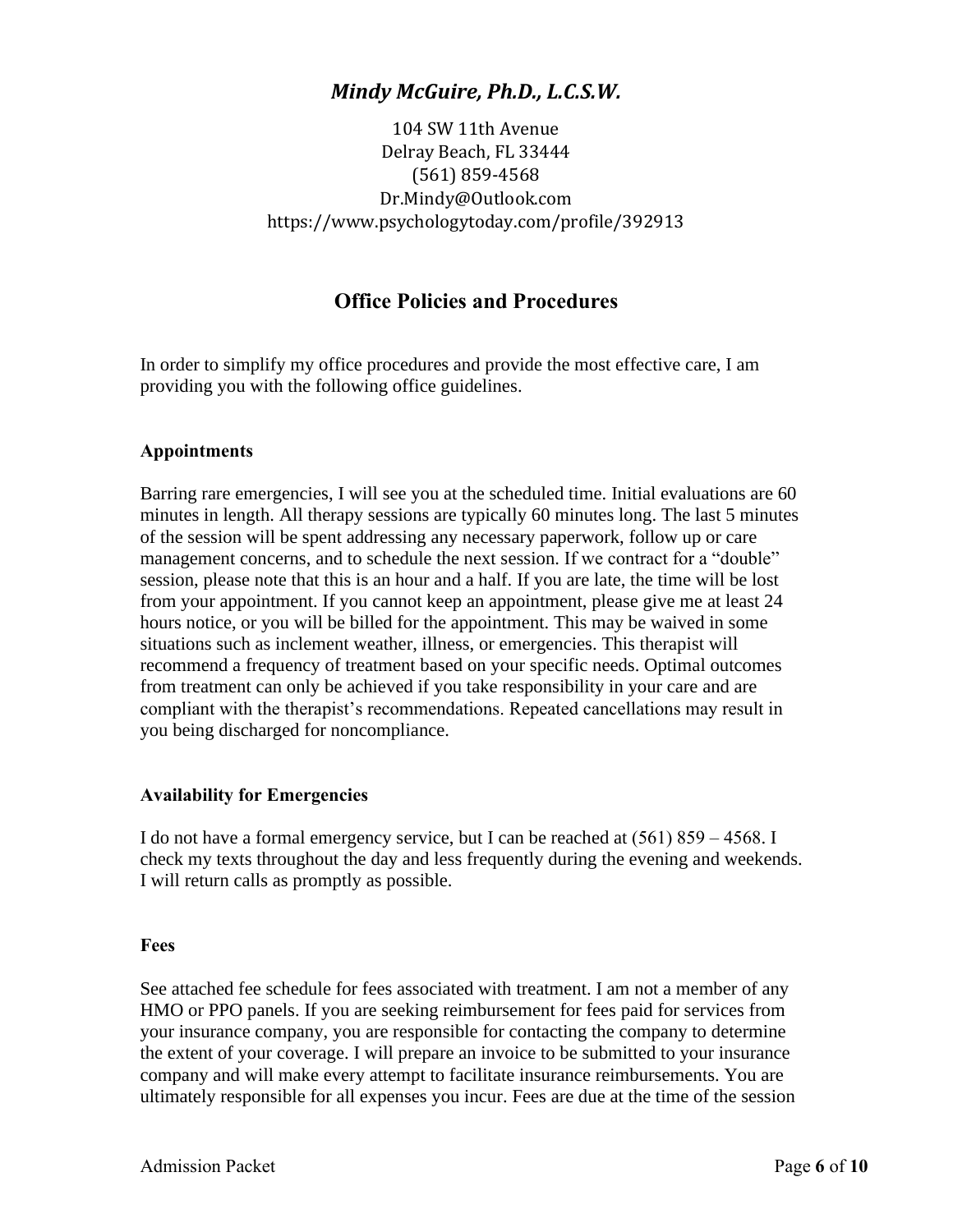104 SW 11th Avenue Delray Beach, FL 33444 (561) 859-4568 Dr.Mindy@Outlook.com https://www.psychologytoday.com/profile/392913

as per previous descriptor in this admission packet.

#### **Confidentiality**

All therapy is considered confidential. All of your treatment records are kept in private files. They are considered work notes and are not sent out when records are requested unless you specifically request this in writing. I may be required by law to make exceptions to confidentiality in narrow circumstances such as child abuse or danger to another person or to yourself. Your insurance company may require certain information in order to provide reimbursement. In addition, I may consult with other professionals who are involved with your care if you give your consent. If you think there is any chance that your therapy records may become part of legal proceedings in situations such as custody evaluations, divorce, please discuss this with me before you begin treatment. You retain the right to request your records for transfer or legal proceedings you initiate. All care will be in compliance with the HIPAA privacy act.

Thank you for your cooperation.

This is to affirm that I have read and understand the foregoing.

| <b>Signature of Client</b> | Date |  |
|----------------------------|------|--|
|                            |      |  |

Print Name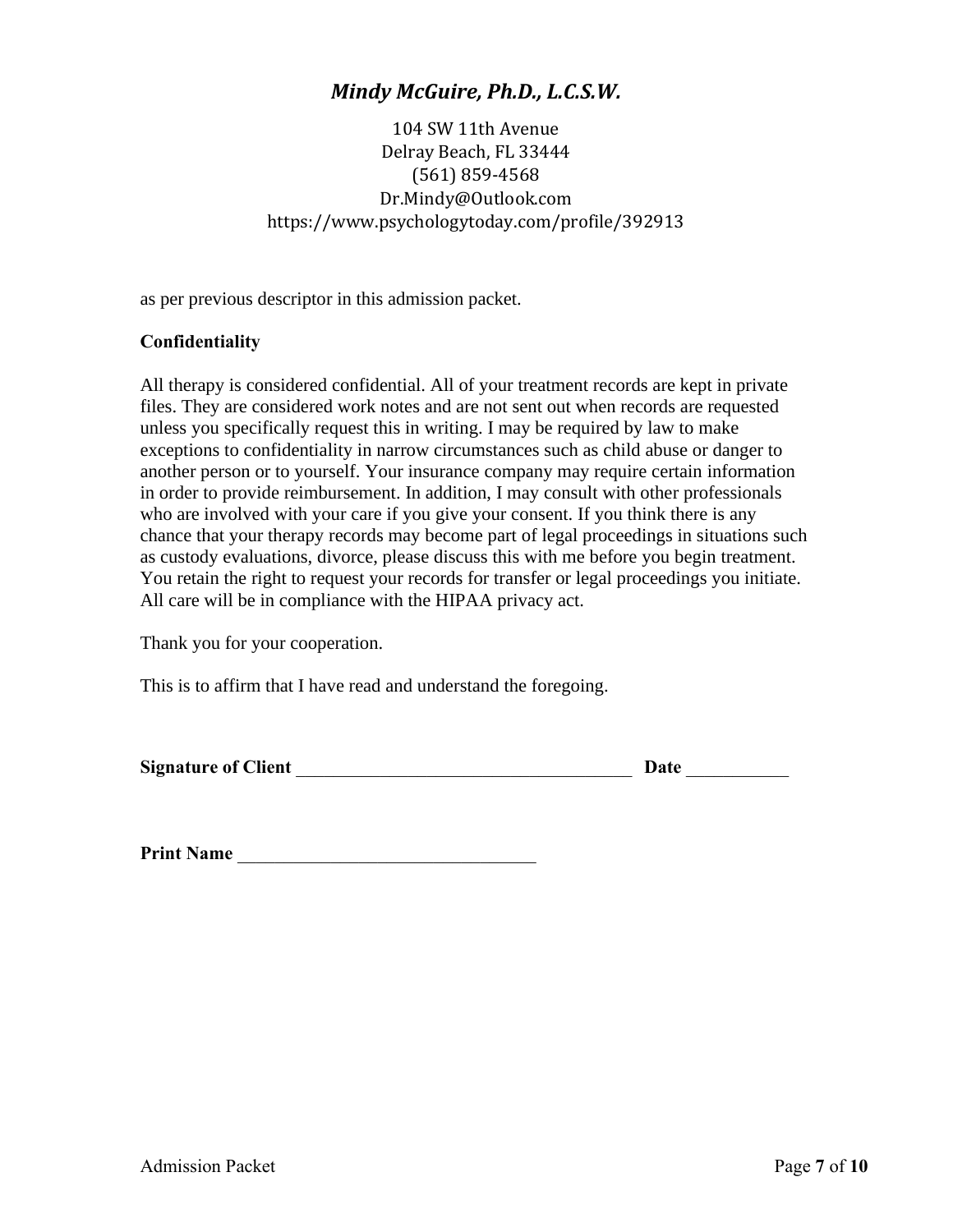### 104 SW 11th Avenue Delray Beach, FL 33444 (561) 859-4568 Dr.Mindy@Outlook.com https://www.psychologytoday.com/profile/392913

### **Fee Schedule**

| <b>Services</b>                | Time           | <b>CPT</b> | Fee    |
|--------------------------------|----------------|------------|--------|
|                                |                |            |        |
| <b>Initial Assessment</b>      | 1 hour         | 90791      | \$175  |
| <b>Individual Therapy</b>      | 1 hour         | 90834      | \$175  |
| <b>Couples Therapy</b>         | 1 hour         | 90847      | \$175  |
| <b>Family Therapy</b>          | 1 hour         | 90847      | \$175  |
| 10 session package (pay ahead) | 10 hours total | 90834      | \$1250 |

Note, appointments are 60 minutes long, and the last 5 minutes at the end of the session will be used to address any necessary paperwork, follow up/care management, and to schedule the next session.

I the undersigned have been made aware of the fees for services as per above by my therapist and have been offered a copy of this document.

| <b>Signature of Client</b> | Date |
|----------------------------|------|
| (13 years or older)        |      |
|                            |      |

**Print Name** \_\_\_\_\_\_\_\_\_\_\_\_\_\_\_\_\_\_\_\_\_\_\_\_\_\_\_\_\_\_\_\_

| <b>Signature</b>                              | Date |
|-----------------------------------------------|------|
| (Parent/Guardian/Responsible Financial Party) |      |

| <b>Print Name</b> |  |
|-------------------|--|
|                   |  |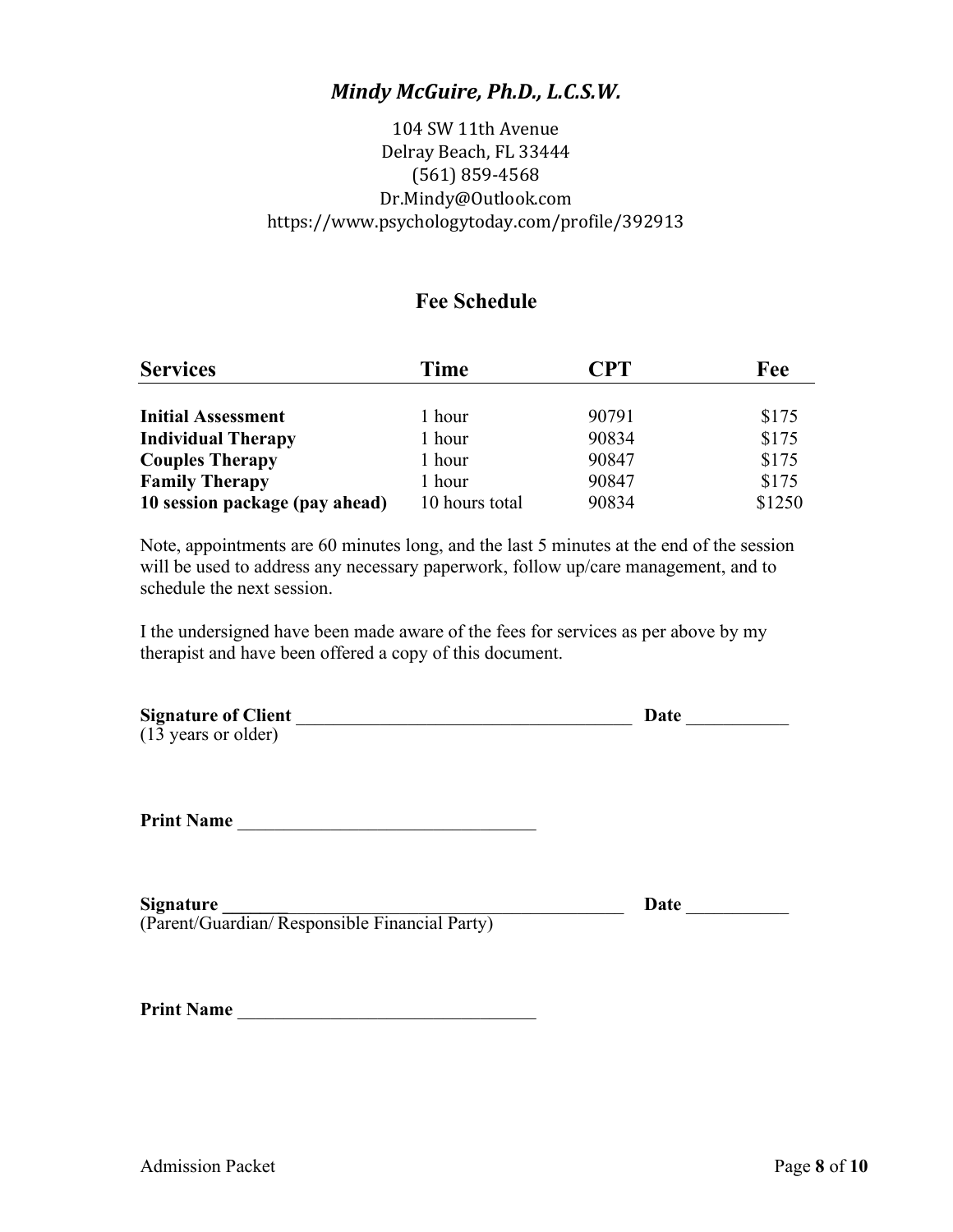104 SW 11th Avenue Delray Beach, FL 33444 (561) 859-4568 Dr.Mindy@Outlook.com https://www.psychologytoday.com/profile/392913

### **Billing and Payment Policy**

Accepted forms of payment:

Cash and Credit Cards \* personal checks are not accepted \*

Payment information is required in order to make an appointment.

Clients are billed after each session for services rendered. It is policy and a requirement for services to be given to you for us to keep a copy of a credit card on file and be authorized to charge the monthly total of unpaid balance.

I, \_\_\_\_\_\_\_\_\_\_\_\_\_\_\_\_\_\_\_\_\_\_\_\_\_, (print name) authorize Mindy McGuire to charge my session balance to the credit card that I have provided. I understand that my balance will be billed for any fees unpaid.

I, \_\_\_\_\_\_\_\_\_\_\_\_\_\_\_\_\_\_\_\_\_\_\_\_\_\_\_, (print name) authorize Mindy McGuire to charge my credit card that I have provided to her for sessions and services rendered to the following persons specified below:

**Name(s): \_\_\_\_\_\_\_\_\_\_\_\_\_\_\_\_\_\_\_\_\_\_\_\_\_\_\_\_\_\_\_\_\_\_\_\_\_\_\_\_\_\_\_\_\_\_\_\_\_\_\_\_\_\_\_\_\_\_\_\_\_\_\_**

I fully understand, acknowledge and agree that the balance due and owing to Mindy McGuire will be billed without interruption for any and all of the sessions received by myself or anyone I have specified above and that I shall be unconditionally liable for the payment of those sessions, costs, expenses or fees that are due and owing or are unsettled. I also hereby agree to abide by all of the provisions of my credit card agreement in making such payments. If I choose to make any changes to the financial agreement, I am agreeing to notify Mindy McGuire in writing via email or text, 14 days prior to such